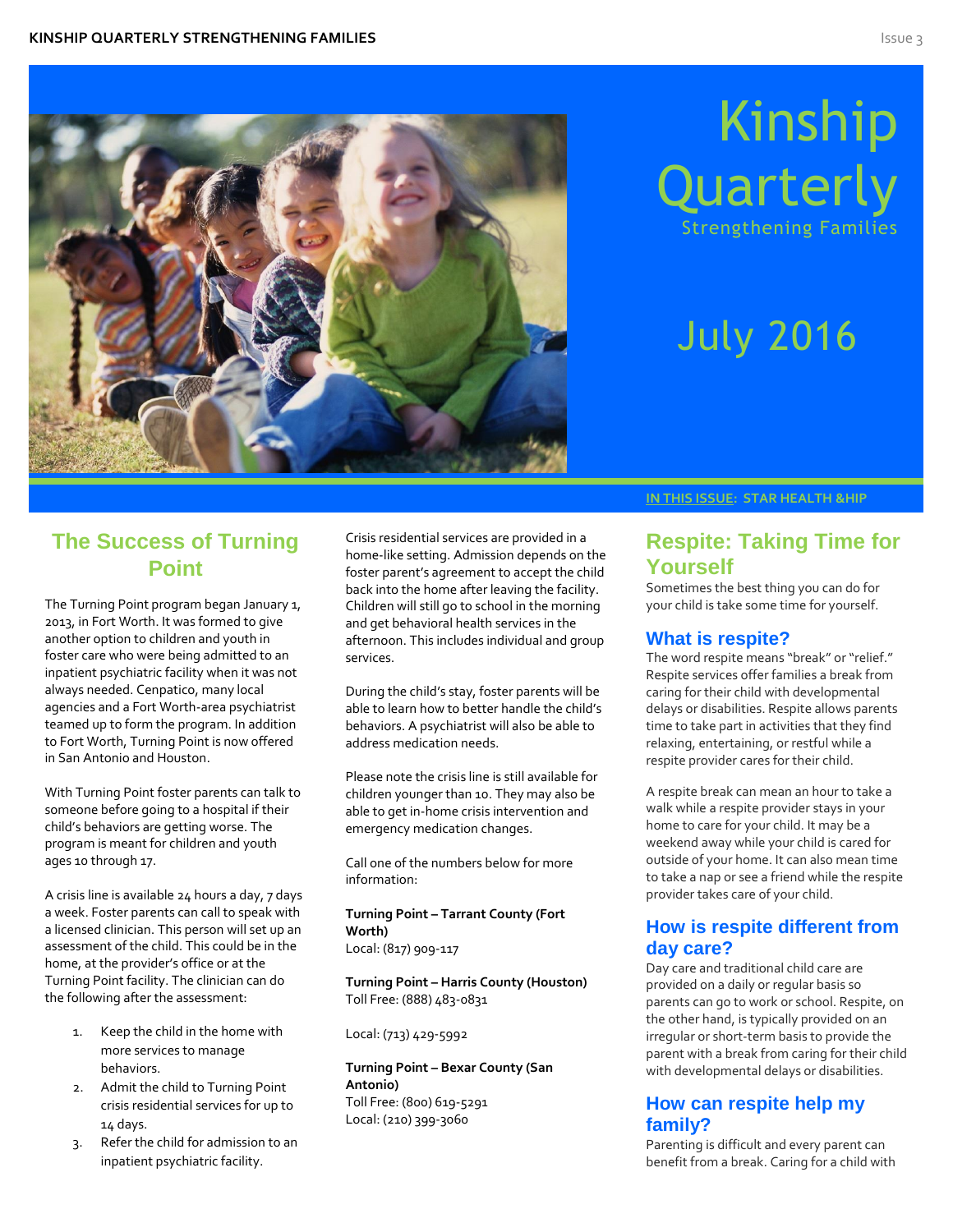developmental delays or disabilities presents additional challenges beyond the everyday stresses of parenting. As a result, you may need longer rest periods or more down time. In addition, it may also be more difficult to find a qualified person to care for your child. Respite services can provide you with the needed support.

There are several resources you can access to support your families' respite needs. The [Take Time Texas](https://www.dads.state.tx.us/taketimetexas/) website administered by the Texas Department of Aging and Disability services provides many tools and a searchable provider database to access help and support for families.

If you are a family receiving Early Childhood Intervention (ECI) services, your ECI program may have funds to help you pay for respite services. Ask your ECI service coordinator about:

- **Availability of ECI respite funds**
- **Levels of funding based on level of care needed**
- **Process for prioritizing requests**
- **Wait list policy**
- **Annual hourly limit**
- **Annual total dollar limit**

Also, ask your ECI service coordinator to help you find providers in your circle of friends and family or in your community. Respite can help strengthen your whole family. It can help decrease stress and help increase your family's health and well-being. In addition to giving you and other caregivers some rest, it may help free up time to spend with other members of your family.

Additional tips for finding a respite provider:

- **Ask family members, friends, other parents, or your child's doctor, teacher, or therapist for recommendations.**
- **Find providers in your community on the following website: [www.taketimetexas.org](http://www.taketimetexas.org/)**
- **Call the 2-1-1 information and referral line.**
- **Search for child care providers through the state's Child Care Licensing website:**

**[www.dfps.state.tx.us/child\\_care.](http://www.dfps.state.tx.us/child_care)** 

 **Contact local college for students studying in fields such as child development, education, nursing, physical, occupational, or speech therapy.**

**Contact your local children's hospital.**

# **The HIP Program**

The Helping through Intervention and Prevention Program (HIP) is an initiative of DFPS Prevention and Early Intervention Division (PEI) that began in 2014. It is a free, voluntary program that provides support services to high-risk families with newborns. HIP services include evidence-based parenting education through home visiting and also basic-needs support for the family.

HIP services are provided to foster youth who are pregnant, who have recently given birth and are parenting a child up to 2 years old. This can include single teen fathers who are foster youth. HIP services are also available to foster youth who have aged out of care, those who are receiving Preparation for Adult Living (PAL) services, residing in Kinship placements and those who are a part of the Extended Care Program.

The benefits of HIP services include helping parents with:

- Bonding and attachment with their baby.
- Understanding the ages and stages of child development.
- Creating a safe environment for their baby.
- Strengthening family support systems.
- Managing stress.
- Increasing protective factors.
- Reducing the risk of child abuse.

HIP Services are offered by local community service program providers that contract with Prevention and Early Intervention. Home visits are usually once a week for one hour to 90 minutes but are generally based on the needs of the family. The family can receive services for three to four and a half months, depending on how frequently the provider visits the home.

Home Visiting Program services may be provided for up to 12 subsequent home visit sessions, not to exceed a maximum of 18 subsequent home visits.

HIP services currently provided:

- A home based assessment of the family will be conducted to determine:
	- o The overall family functioning
- o Parental and family resilience
- o Knowledge of parenting and child development
- o Social supports
- o The home environment
- o The overall well-being
	- and safety of the child

The home visiting program will provide:

- Parent Education and Basic Needs Support up to \$200. Approved basic needs support can consist of:
	- o Diapers, formula and clothing
	- o Cribs, pack-n-play and bassinets
	- o Toiletries
	- o Emergency assistance with rent or utilities

Current HIP Provider Service Areas as of July 2016:

## **Region 1**

Lubbock County

**Region 2** Mitchell, Runnels and Taylor

**Regions 3 and 6**

All counties

#### **Region 7**

Williamson, Burnet, Travis, Hays, Blanco, Caldwell and Bastrop

#### **Region 8**

Bexar County, St. Jude's Children Ranch

#### **Region 9**

Reeves, Pecos, Ward, Winkler, Crane, Ector, Upton, Midland, Andrews, Gaines, Dawson, Martin, Tom Green and Howard

For more information about the HIP program or to make a referral, please email: HIP@dfps.state.tx.us.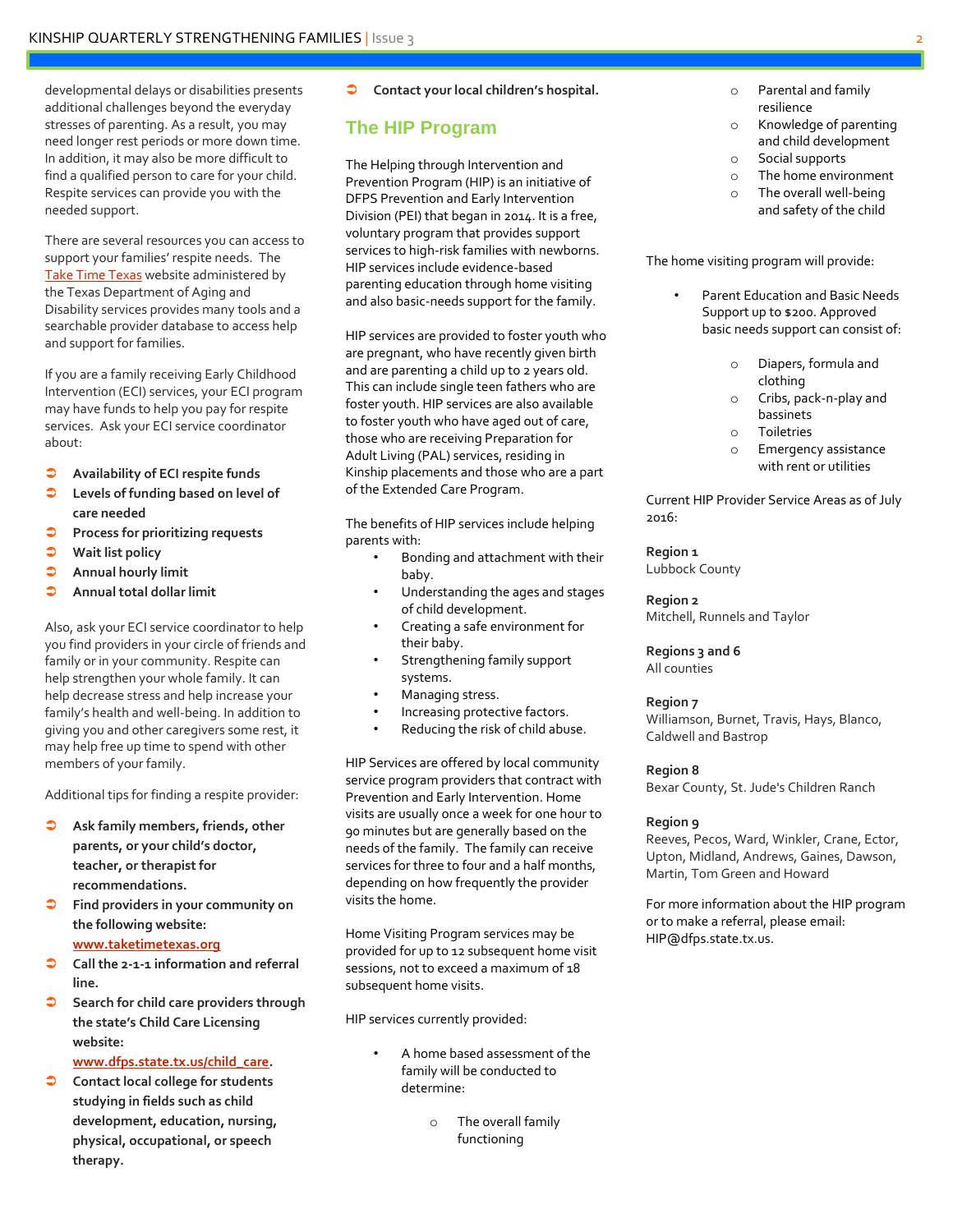## **Fireworks Safety**

# **Tips for a Safe Summer**

- Fireworks can result in serve burns, blindness, scars and even death.
- Fireworks that are often thought to be safe, such as sparklers, can reach temperatures above 1,000 degrees, and can burn users and bystanders.
- Families should attend community fireworks displays run by professionals rather than using fireworks at home.

## **Bug Safety**

- Don't use scented soaps, perfumes or hair sprays on your child.
- Avoid areas where insects nest or congregate, such as stagnant pools of water, uncovered foods and gardens where flowers are in bloom.
- Combination sunscreen/insect repellent products should be avoided because sunscreen needs to be reapplied every two hours, but the insect repellent should not be reapplied.
- Use insect repellents containing DEET when needed to prevent insect-related diseases. Ticks can transmit Lyme Disease, and mosquitoes can transmit West Nile, Zika virus, Chikungunya virus and other viruses.

## **Traveling by Car**

- Make sure each passenger is buckled and that children use the appropriate car seat.
- All infants and toddlers should ride in a rear-facing car seat until 2 years of age or until they reach the highest weight or height allowed by the car seat manufacturer.
- Never place a rear-facing car seat in the front seat of a vehicle that has an airbag.
- Plan to stop driving and give yourself and your child a break about every two hours.
- Never leave your child alone in a car, even for a minute. Temperatures inside the car can reach deadly levels in minutes.

# **Resources**

#### **Summer Food Program Site Locator**

[www.squaremeals.org/Programs/SummerFeedingPrograms/Summer](http://www.squaremeals.org/Programs/SummerFeedingPrograms/SummerFeedingInteractiveMap.aspx) [FeedingInteractiveMap.aspx](http://www.squaremeals.org/Programs/SummerFeedingPrograms/SummerFeedingInteractiveMap.aspx)

**Looking for Childcare? Check Daycare State Records at this Link on the DFPS website** [www.dfps.state.tx.us/Child\\_Care/Search\\_Texas\\_Child\\_Care/](http://www.dfps.state.tx.us/Child_Care/Search_Texas_Child_Care/)

### **Summer Camp Locator**

[www.kidscamps.com/summer\\_camps/texas-summer-camps.html](http://www.kidscamps.com/summer_camps/texas-summer-camps.html)

## **Fun Summer Trips to Take the Kids**

<http://www.texasoutside.com/texas-kids-activities/>

## **Activities to Keep Kids' Brains Active this Summer**

[www.educationworld.com/a\\_curr/profdev073.shtml](http://www.educationworld.com/a_curr/profdev073.shtml)

## **Scholastics Summer Reading Challenge 2016**

[www.scholastic.com/parents/resources/collection/more](http://www.scholastic.com/parents/resources/collection/more-reading-resources/keep-your-kids-reading-all-summer-long)[reading-resources/keep-your-kids-reading-all-summer-long](http://www.scholastic.com/parents/resources/collection/more-reading-resources/keep-your-kids-reading-all-summer-long)

## **Fun and Free Summer Learning Resources**

[http://www.edutopia.org/blog/summer-learning-resources-matt](http://www.edutopia.org/blog/summer-learning-resources-matt-davis)[davis](http://www.edutopia.org/blog/summer-learning-resources-matt-davis)